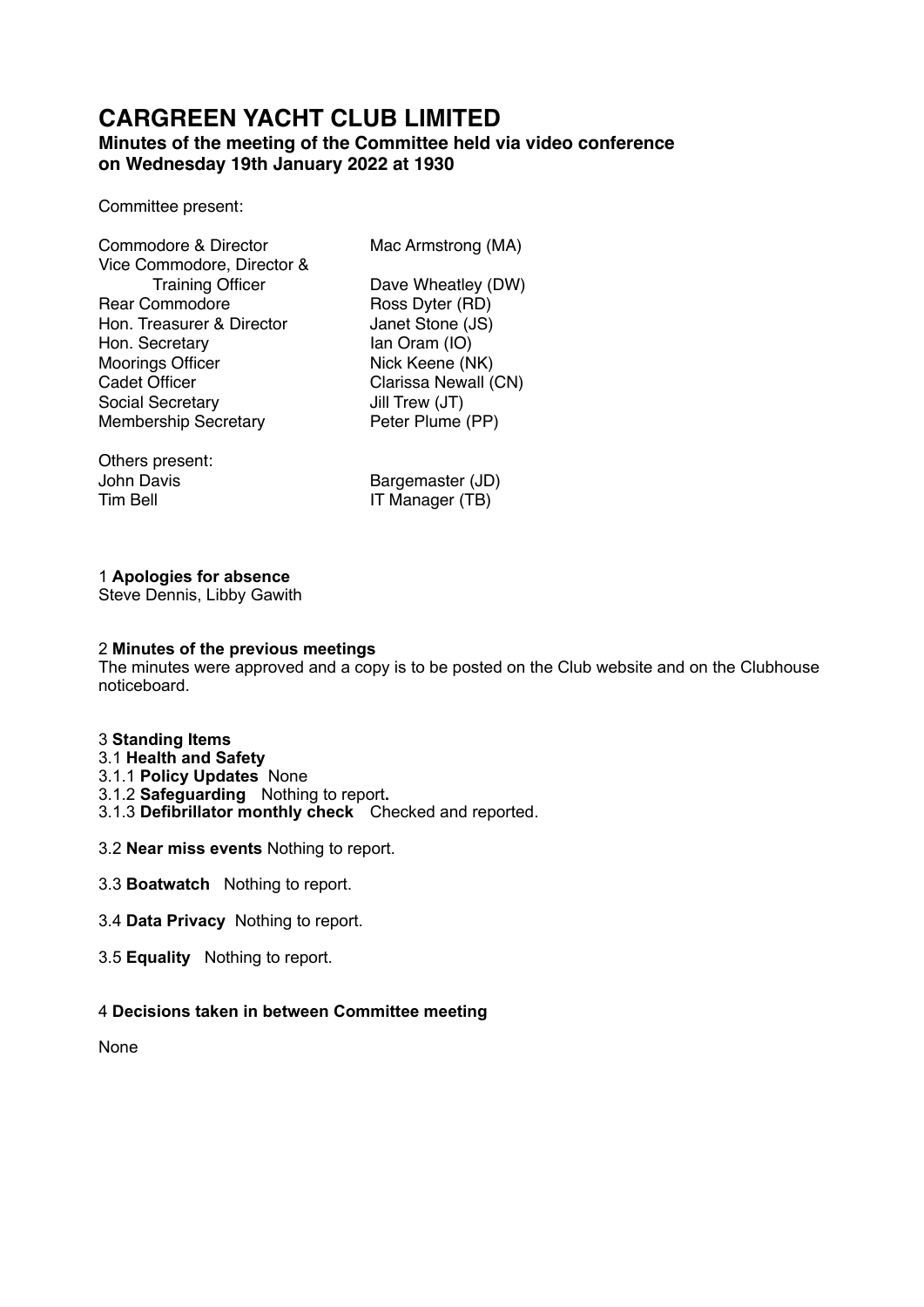#### 5 **Development programmes**

#### 5.1 **Causeway**

Contact has been re-established with the MMO. In the Clubhouse Officer's absence JD will liaise with the contractor over the timing of the delivery of material. The material is to be stored on the grass in front of the Clubhouse and the area used paved subsequently.

## 5.2 **IT - database system**

Meetings have been held with SCM and some of the Club's data amended to better fit SCM's model.

Members who have not yet looked for the first time or have not yet set up GoCardless mandates for SCM are to be prompted. In the first instance by bulk email and Facebook post and then individual email and telephone call as needed.

**JS/MA/PP** 

#### 5.3 **Clubhouse heating system**

The decision taken at the onsite meeting not to proceed with a three phase electricity supply and all electric heating but to replace the existing boiler with a modern versioning renew the hot water tank/immersion heater was confirmed. Solar / photovoltaic supplementary system could be installed at the same time or next year. RD made the point that the type of hot water tank needed for the solar alternatives were different - he is to liaise with the Clubhouse Officer.

**RD** 

#### 6 **Grounds**

#### 6.1 **Lease**

Nothing to report.

#### 6.2 **Gateway**

The hole has been capped and the surface reinstated. The state of deterioration of the car park surface was noted - it will need to be resurfaced after the causeway work is complete.

#### 7 **Clubhouse opening**

The current [18/1] Government recommendations had been circulated. MA presented the current epidemiological data [appended].

The Committee agreed that if volunteers are forthcoming, the bar would reopen from 4th February but downstairs with enhanced ventilation. However the usual St Piran's dinner [5 March] would not be held. The bar will not be open during the first week of March when the site will be closed to allow maintenance work on the causeway.

## 8 **Replacement of Barge engine**

The Bargemaster had previously circulated the case [emails appended] for replacing the current engine following the issues discover during its annual maintenance. Questions were raised over how much of the peripheral gear (high torque prop., prop. guard, controls, engine lift) would also need to be replaced, the actual availability of alternative engines, and the trade-in value of the existing engine. JD is to investigate further.

Given the need to get the barge back in the water by the beginning of March, the Committee RESOLVED to approve a budget of £10,000 for a new engine and associated parts.